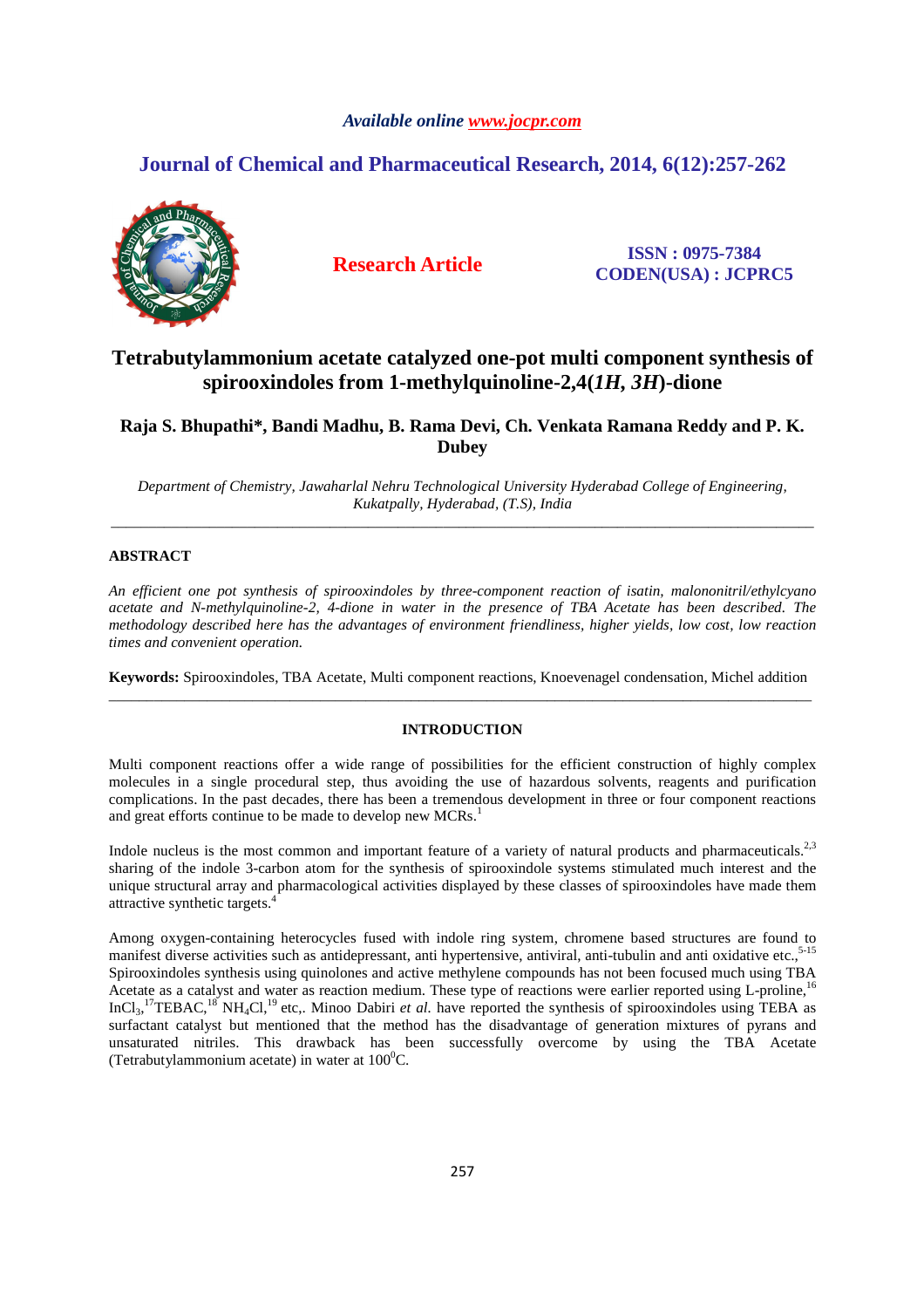

**Fig 1. Illustrations of some Spirooxindole-containing compounds** 

Breslow<sup>20</sup> reported that using water as reaction medium which shows the hydrophobic effects enhances the rate of several organic reactions rediscovered the use of water as solvent during 1980's. There has been growing recognition that water is an attractive medium for several organic transformations<sup>21</sup> and many MCRs in aqueous medium have been reported.<sup>22</sup> As a consequence of our interest in synthesis of organic compounds in water, we now wish to extend our approach for the one-pot synthesis of spirooxoindoles using water and TBA Acetate as surfactant catalyst has been described.

#### **EXPERIMENTAL SECTION**

 Melting points are uncorrected and were determined in open capillary tubes in sulphuric acid bath. TLC was run on silica gel – G and visualization was done using iodine or UV light. IR spectra were recorded using Perkin – Elmer 1000 instrument in KBr pellets. <sup>1</sup>H NMR spectra were recorded in DMSO –  $d_6$  using TMS as internal standard using 400 MHz spectrometer. Mass spectra were recorded on Agilent-LCMS instrument under CI conditions and given by Q+1 value only. Starting materials **2 & 3** were obtained from commercial sources and used as such.

#### **General procedure for the synthesis of spirooxindole derivatives 4(a-j).**

A mixture of isatin **3** (1mmol), malononitrile or cyanoacetic esters **2** (1mmol), 1,3-dicarbonyl compounds **1** (1 mmol), and TBA Acetate (0.1 mmol) in water (2 mL) was stirred at  $100\Box$ C for 15-60 min. After completion of the reaction confirmed by TLC, the reaction mixture was cooled to room temperature. Then, the precipitated product was filtered and washed with water and cooled ethanol to afford the pure **4(a-j)**.

#### **Spectral data for selected compounds**

**4a (R = H, X = CN):** Yield:  $92\%$ ; M.P.: >  $300^0$ C; (Lit. M.P.: >  $300^0$ C)

**4b (R = F, X = CN):** Yield: 88%; Time: 8 min; M.P.:  $>300^{\circ}$ C; IR (KBr): 3499, 3326 (unequal doublet, asymmetric & symmetric stretching's of -NH<sub>2</sub>), 2190 (sharp, medium, -CN), 1720, 1674cm<sup>-</sup>1 (-CO- group, broad); <sup>1</sup>H- NMR (DMSO d<sub>6</sub>/TMS): δ 2.78 (s, 3H, -NCH<sub>3</sub>), 6.86 (s, 2H, -NH<sub>2</sub>), 6.75-7.60 (m, 7H, Ar-H), 10.15 (s, 1H, -NH, D<sub>2</sub>O exchangeable).  $m/z$  ( $M^+$ +1): 389.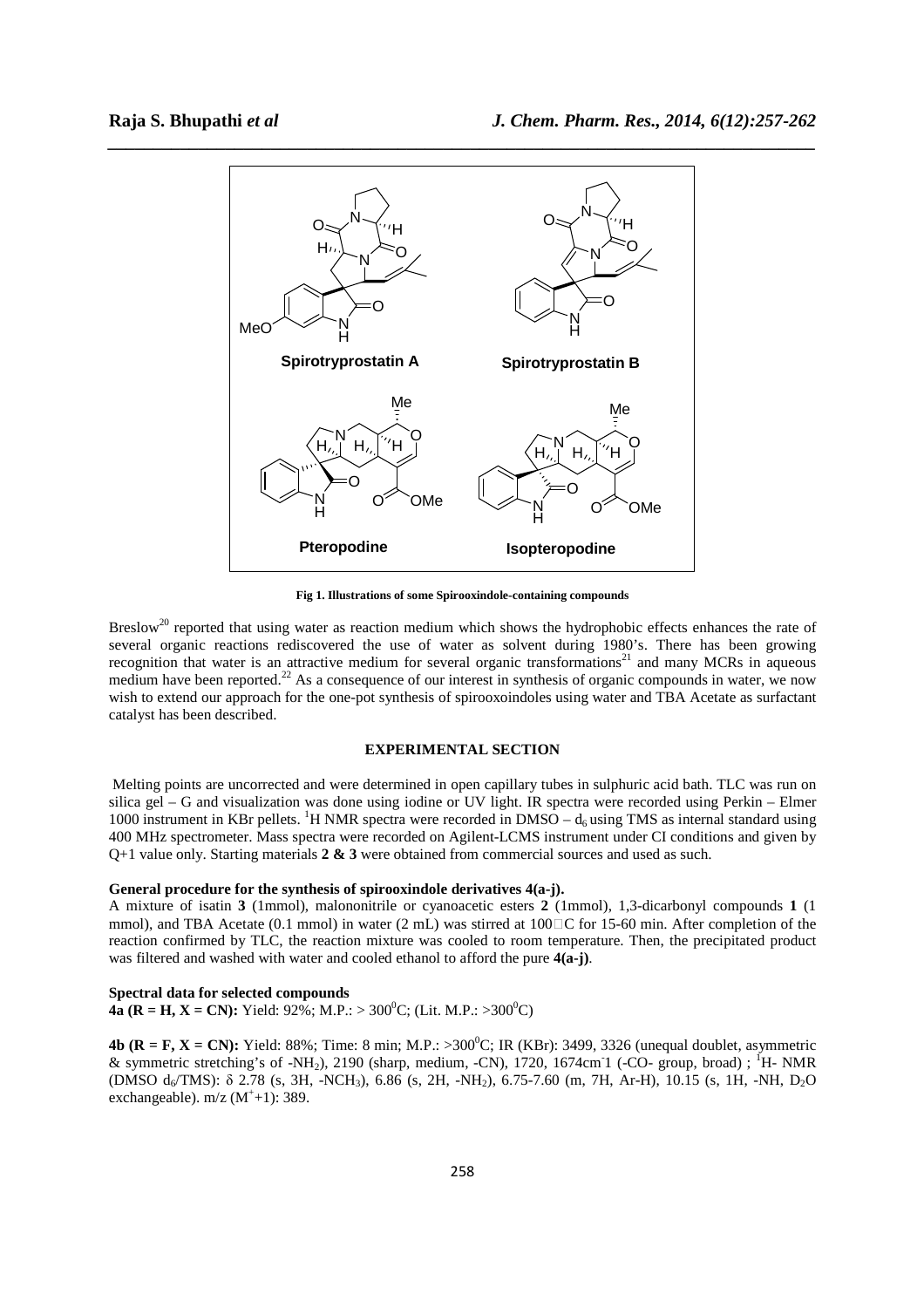**4c (R = Cl, X = CN):** Yield: 85%; Time: 10 min; M.P.: > 280<sup>0</sup>C; IR (KBr): 3489, 3336 (unequal doublet, asymmetric & symmetric stretching's of -NH2), 2229 (sharp, medium, -CN), 1721, 1672cm<sup>-</sup>1 (-CO- group, broad) ;  $^{1}$ H- NMR (DMSO d<sub>6</sub>/TMS) : δ 2.65 (s, 3H, -NCH<sub>3</sub>), 6.91 (s, 2H, -NH<sub>2</sub>), 7.05-7.59 (m, 7H, Ar-H), 10.23 (s, 1H, -NH,  $D_2O$  exchangeable).  $m/z$  ( $M^+$ +1): 405.

*\_\_\_\_\_\_\_\_\_\_\_\_\_\_\_\_\_\_\_\_\_\_\_\_\_\_\_\_\_\_\_\_\_\_\_\_\_\_\_\_\_\_\_\_\_\_\_\_\_\_\_\_\_\_\_\_\_\_\_\_\_\_\_\_\_\_\_\_\_\_\_\_\_\_\_\_\_\_*

**4d (R = Br, X = CN):** Yield: 90%; Time: 7 min; M.P.:  $> 300^{\circ}$ C; IR (KBr): 3487, 3322 (unequal doublet, asymmetric & symmetric stretching's of -NH<sub>2</sub>), 2180 (sharp, medium, -CN), 1719, 1670cm<sup>-</sup>1 (-CO- group, broad) ; <sup>1</sup>H- NMR (DMSO  $d_6/TMS$ ) :  $\delta$  2.70 (S, 3H, -NCH<sub>3</sub>), 7.02 (s, 2H, -NH<sub>2</sub>), 6.95 - 7.70 (m, 7H, Ar-H), 10.12 (s, 1H, -NH,  $D_2O$  exchangeable).  $m/z (M^+ + 1)$ : 449.

**4e (R = I, X = CN):** Yield: 94%; Time: 10 min; M.P.: > 300<sup>o</sup>C; IR (KBr): 3479, 3198 (unequal doublet, asymmetric & symmetric stretching's of -NH<sub>2</sub>), 2205 (sharp, medium, -CN), 1720, 1673cm<sup>-</sup>1 (-CO- group, broad) ; <sup>1</sup>H- NMR (DMSO  $d_6$ /TMS) : δ 2.65 (S, 3H, -NCH<sub>3</sub>), 6.96 (s, 2H, -NH<sub>2</sub>), 6.85 - 7.64 (m, 7H, Ar-H), 10.09 (s, 1H, -NH,  $D_2O$  exchangeable).  $m/z$  ( $M^+$ +1): 497.

**4f (R = H, X = COOC<sub>2</sub>H**<sub>5</sub>): Yield: 92%; M.P.: > 300<sup>°</sup>C; (Lit. M.P: >300<sup>°</sup>C)

**4g (R = F, X = COOC<sub>2</sub>H**<sub>5</sub>): Yield: 87%; Time: 7 min; M.P.: 184-186<sup>o</sup>C; IR (KBr): 3374, 3253 (unequal doublet, asymmetric & symmetric stretching's of -NH<sub>2</sub>), 2199 (sharp, medium, -CN), 1698, 1656, 1630cm<sup>-1</sup> (-CO- group, broad) ;<sup>1</sup>H- NMR (DMSO  $d_6$ /TMS):  $\delta$  1.20 (t, 3H, CH<sub>3</sub>), 2.85 (s, 3H, -NCH<sub>3</sub>), 3.43 (q, 2H, -CH<sub>2</sub>), 6.82 (s, 2H, -NH<sub>2</sub>), 6.76 - 7.70 (m, 7H, Ar-H), 10.22 (s, 1H, -NH, D<sub>2</sub>O exchangeable). m/z (M<sup>+</sup>+1): 436.

**4h (R = Cl, X = COOC<sub>2</sub>H**<sub>5</sub>): Yield: 88%; Time: 8 min; M.P.: 268-70<sup>o</sup>C; IR (KBr): 3372, 3250 (unequal doublet, asymmetric & symmetric stretching's of -NH<sub>2</sub>), 2197 (sharp, medium, -CN), 1697, 1650, 1628cm<sup>-1</sup> (-CO- group, broad) ; <sup>1</sup>H- NMR (DMSO  $d_6/TMS$ ) : δ 1.18 (t, 3H, CH<sub>3</sub>), 2.76 (s, 3H, -NCH<sub>3</sub>), 3.85 (q, 2H, -CH<sub>2</sub>), 6.79 (s, 2H, -NH<sub>2</sub>), 6.95 - 7.64 (m, 7H, Ar-H), 10.24 (s, 1H, -NH, D<sub>2</sub>O exchangeable). m/z (M<sup>+</sup>+1): 452.

**4i (R = Br,**  $X = COOC_2H_5$ **): Yield: 86%; Time: 8 min; M.P.: 284-86<sup>o</sup>C; IR (KBr): 3379, 3258 (unequal doublet,** asymmetric & symmetric stretching's of -NH2), 2220 (sharp, medium, -CN), 1701, 1660, 1631cm<sup>-1</sup> (-CO- group, broad) ; <sup>1</sup>H- NMR (DMSO  $d_6/TMS$ ) : δ 1.03 (t, 3H, CH<sub>3</sub>), 2.69 (s, 3H, -NCH<sub>3</sub>), 3.90 (q, 2H, -CH<sub>2</sub>), 6.82 (s, 2H, -NH<sub>2</sub>), 6.89 - 7.72 (m, 7H, Ar-H), 10.21(s, 1H, -NH, D<sub>2</sub>O exchangeable). m/z (M<sup>+</sup>+1): 496.

**4j (R=I, X=COOC2H5):** Yield: 90%; Time: 6 min; M.P.: 220-22<sup>0</sup>C; IR (KBr): 3389, 3268 (unequal doublet, asymmetric & symmetric stretching's of -NH<sub>2</sub>), 2202 (sharp, medium, -CN), 1700, 1665, 1635cm<sup>-1</sup> (-CO- group, broad) ; <sup>1</sup>H- NMR (DMSO  $d_6/TM\overline{S}$ ):  $\delta$  1.02 (t, 3H, CH<sub>3</sub>), 2.71 (s, 3H, -NCH<sub>3</sub>), 3.88 (q, 2H, -CH<sub>2</sub>), 6.79 (S, 2H, -NH<sub>2</sub>), 6.94 - 7.82 (m, 7H, Ar-H), 10.22 (s, 1H, -NH, D<sub>2</sub>O exchangeable). m/z (M<sup>+</sup>+1): 544.

## **RESULTS AND DISCUSSION**

In the present work, the reaction of 2,4-dicarbonyl compound (**1**), Isatin (**2a-b**) and active methylene compounds  $(3a-e)$  in a molar ratio of 1: 1: 1 in the presence of TBA Acetate catalyst (10 mol%) in water at 80-100°C for 30 min resulted Spirooxindoles **4(a-j)** in good yields (Table 3). Initially, for the synthesis of spirooxindoles, we have evaluated different solvents and catalytic systems (mostly surfactant catalysts) and we have found that TBA Acetate has a unique capability to enhance the rate of the reaction in aqueous medium. The results were summarized in Table 1 and 2.

It was found that when the reaction carried out without using any catalysts, only trace amounts of the product is isolated (Entry 1, Table 2). When we use other surfactant catalysts like TBAB (Entry 2, Table 2), TEBAC (Entry 3, Table 2), CTAB (Entry 4, Table 2), CTAC (Entry 5, Table 2), SDS (Entry 6, Table 2) and TBAB melt (Entry 7, Table 2), we detected and isolated in moderate yields (50-70%). The best results were obtained when we used TBA Acetate (Entry 8, Table 2). The amount of the catalyst was optimized using 10-20 mol % and 10 mol % is suitable for under reaction conditions. The reaction temperature is also optimized by increasing form  $50{\text{-}100}^{\text{O}}C$  and every time on refluxing at  $100^{\circ}$ C gave maximum yield (92%). From the above studies finally the optimum conditions for the synthesis of spiroxindoles were obtained as 2,4-dicarbonyl compound (**1**), Isatin (**2a-b**) and active methylene compounds (**3a-e**) in a molar ratio of 1: 1: 1 in the presence of TBA Acetate catalyst (10 mol%) in water (10ml) at  $100^{\circ}$ C for 30 min gave 92% yield (Entry 8, Table 2).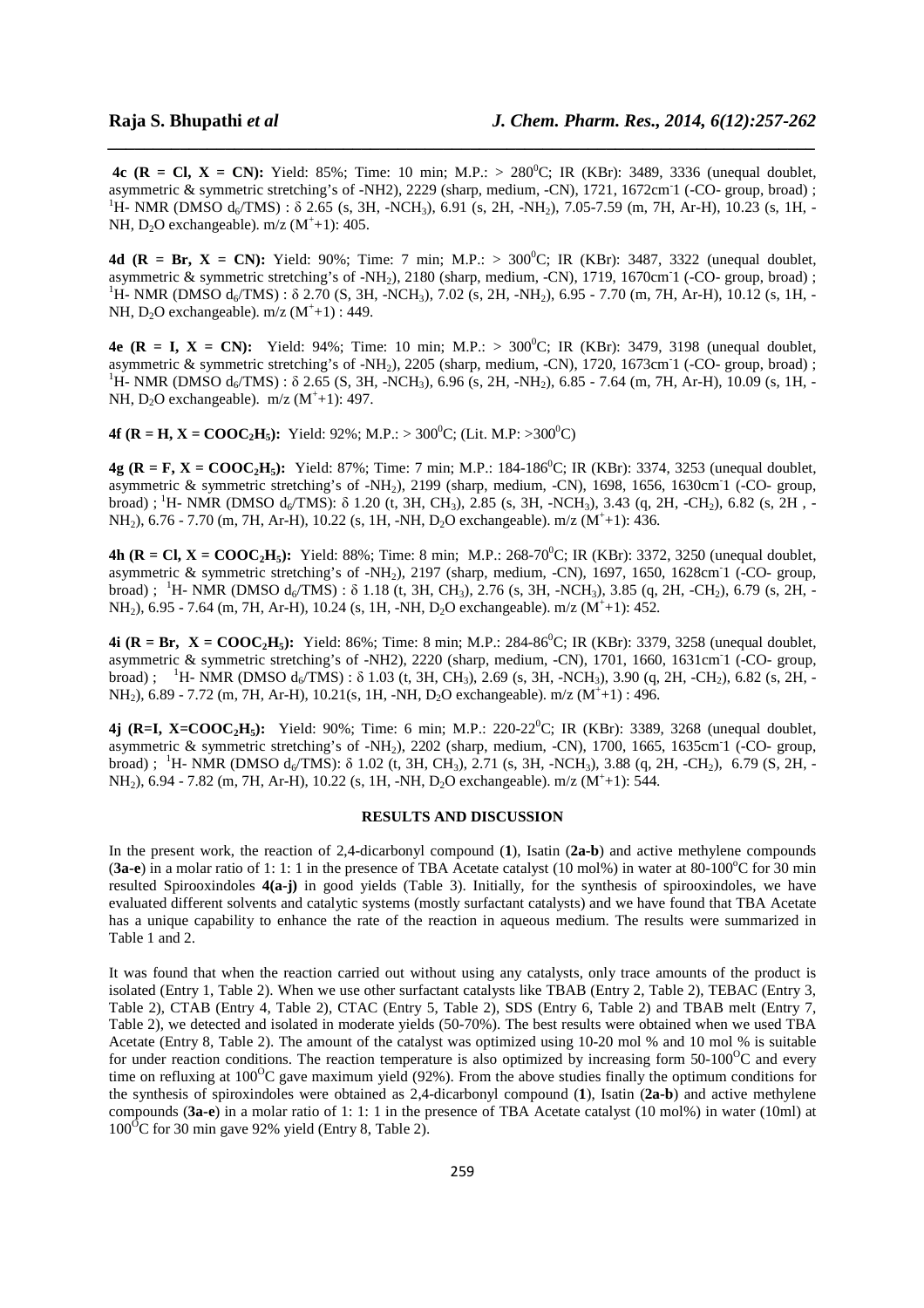

*\_\_\_\_\_\_\_\_\_\_\_\_\_\_\_\_\_\_\_\_\_\_\_\_\_\_\_\_\_\_\_\_\_\_\_\_\_\_\_\_\_\_\_\_\_\_\_\_\_\_\_\_\_\_\_\_\_\_\_\_\_\_\_\_\_\_\_\_\_\_\_\_\_\_\_\_\_\_* **Scheme-1. Synthesis of Spirooxindoles 4(a-j) using TBA Acetate as catalyst and water as solvent** 

**R = H, F, Cl, Br, I**  $X = CN$ ,  $COOC<sub>2</sub>H<sub>5</sub>$ 





After evaluating the reaction conditions, the synthesized the products were obtained in a simple workup process as the catalyst is directly soluble in water and the product is insoluble and can be directly separated after cooling to room temperature. The filtrate contain the catalyst can be recovered and recycled.

The proposed mechanism for the formation of spirooxindoles was shown in Scheme 2. We suggest that TBA Acetate forms an iminium ion with isatin in presence of water which facilitates the Knoevenagel condensation of malononitrile with isatin, forms an intermediate which further after losing the molecules of TBA Acetate. This intermediate attacked by N-methylquinoline-2,4-dione via Michel addition followed by the cycloaddition of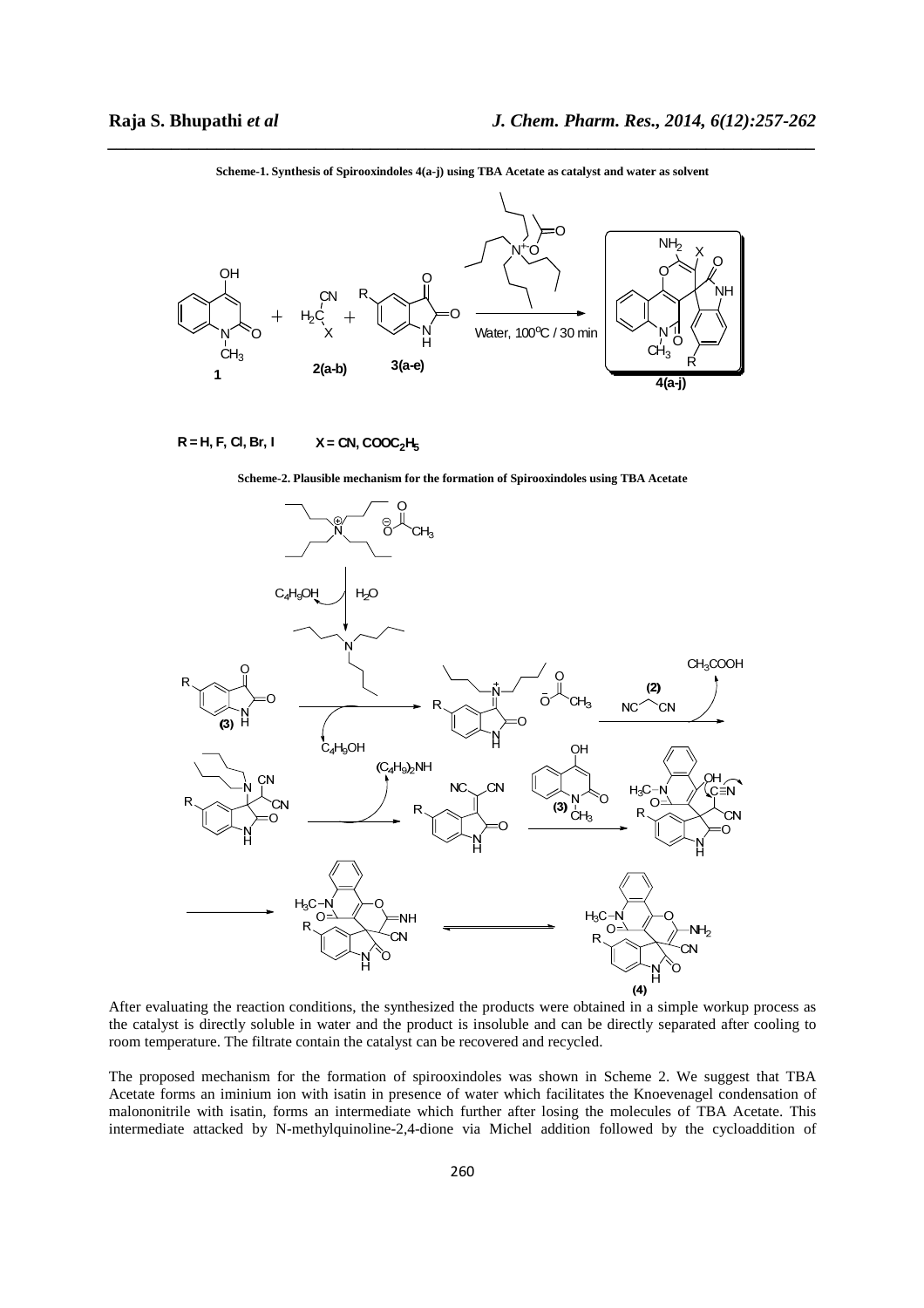hydroxyl group on cyano moiety to form the desired product. In this study all products were characterized by melting point, IR, <sup>1</sup>H-NMR spectral data as well as HRMS.

*\_\_\_\_\_\_\_\_\_\_\_\_\_\_\_\_\_\_\_\_\_\_\_\_\_\_\_\_\_\_\_\_\_\_\_\_\_\_\_\_\_\_\_\_\_\_\_\_\_\_\_\_\_\_\_\_\_\_\_\_\_\_\_\_\_\_\_\_\_\_\_\_\_\_\_\_\_\_*

**Table-1. Solvents effect on the reaction of N-methylquinoline-2, 4-dione (1) Isatin (2a) and malononitrile (3a) in the presence of 10 mol% of TBA Acetate** 

| Entry | Solvent <sup>a</sup>            | Time $(min)^b$ | Yield $(\%)^c$ |
|-------|---------------------------------|----------------|----------------|
|       | CH <sub>3</sub> OH              | 360            | 60             |
| 2     | $C_2H_5OH$                      | 240            | 70             |
| 3     | CH <sub>3</sub> CN              | 360            | 30             |
| 4     | DMF                             | 240            | 70             |
| 5     | <b>DMSO</b>                     | 360            | $<$ 30         |
| 6     | <b>CHCl<sub>3</sub></b>         | 360            | $<$ 30         |
| 7     | CH <sub>2</sub> Cl <sub>2</sub> | 360            | <30            |
| 8     | Solvent free                    | 180            | Trace          |
| 9     | Water                           | 30             | 92             |

*a refers to solvent 10 ml was used* 

*b refers to the maximum time used for the completion of the reaction. c refers to the Isolated Yields.* 

**Table-2. Synthesis of Spirooxindoles using various Surfactant catalysts** 

| Entry          | <b>Catalyst</b>        | <b>Temp</b> | Time(min) | Yield $(\% )$ |
|----------------|------------------------|-------------|-----------|---------------|
| 1              | None                   | 100         | 60        | 10            |
| $\overline{2}$ | TBAB                   | 100         | 120       | 60            |
| 3              | TEBAC                  | 100         | 120       | 70            |
| $\overline{4}$ | CTAB                   | 100         | 180       | 50            |
| 5              | CTAC                   | 100         | 180       | 55            |
| 6              | SDS                    | 100         | 180       | 65            |
| 7              | TBAB melt              | 100         | 180       | 60            |
| 8              | TBA Acetate (10 mol %) | 100         | 30        | 92            |
| 9              | TBA Acetate (10 mol %) | 80          | 40        | 88            |
| 10             | TBA Acetate (10 mol %) | 70          | 50        | 80            |
| 11             | TBA Acetate (10 mol %) | 60          | 60        | 82            |
| 12             | TBA Acetate (15 mol %) | 50          | 80        | 80            |
| 13             | TBA Acetate (20 mol %) | 50          | 120       | 80            |
| 14             | TBA Acetate (10 mol %) | 100         | 140       | 80            |
| 15             | TBA Acetate (10 mol %) | 100         | 160       | 80            |
| 16             | TBA Acetate (10 mol %) | 100         | 180       | 80            |

**Table -3. Syntheses of Spirooxindoles 4(a-e) using N-methylquinoline-2,4-dione (1), Isatin 3(a-e) and active methylene compounds 2(a-b) using TBA Acetate as catalyst Water as solvent at 100<sup>0</sup>C** 

| Entry          | Product                                 | Time(min) | Temp(C) | Yield $(\%)^c$ |  |  |  |
|----------------|-----------------------------------------|-----------|---------|----------------|--|--|--|
|                | 4a                                      | 30        | 100     | 90             |  |  |  |
| $\overline{2}$ | 4b                                      | 30        | 100     | 92             |  |  |  |
| 3              | 4c                                      | 30        | 100     | 92             |  |  |  |
| 4              | 4d                                      | 30        | 100     | 90             |  |  |  |
| 5              | 4e                                      | 30        | 100     | 94             |  |  |  |
| 6              | 4f                                      | 30        | 100     | 90             |  |  |  |
| 7              | 4g                                      | 30        | 100     | 92             |  |  |  |
| 8              | 4 <sub>h</sub>                          | 30        | 100     | 90             |  |  |  |
| 9              | 4i                                      | 30        | 100     | 90             |  |  |  |
| 10             | 4j                                      | 30        | 100     | 92             |  |  |  |
|                | <sup>c</sup> refers to Isolated Yields. |           |         |                |  |  |  |

**CONCLUSION** 

In conclusion, we have described spirooxindole derivatives using TBA Acetate as recyclable catalyst in aqueous medium. This new method has the advantages of higher yields, mild reaction conditions, shorter reaction times, convenient procedure and environmental friendliness.

#### **Acknowledgements**

Authors are thankful to the authorities of Jawaharlal Nehru Technological University Hyderabad, for providing laboratory facilities and for constant encouragement.